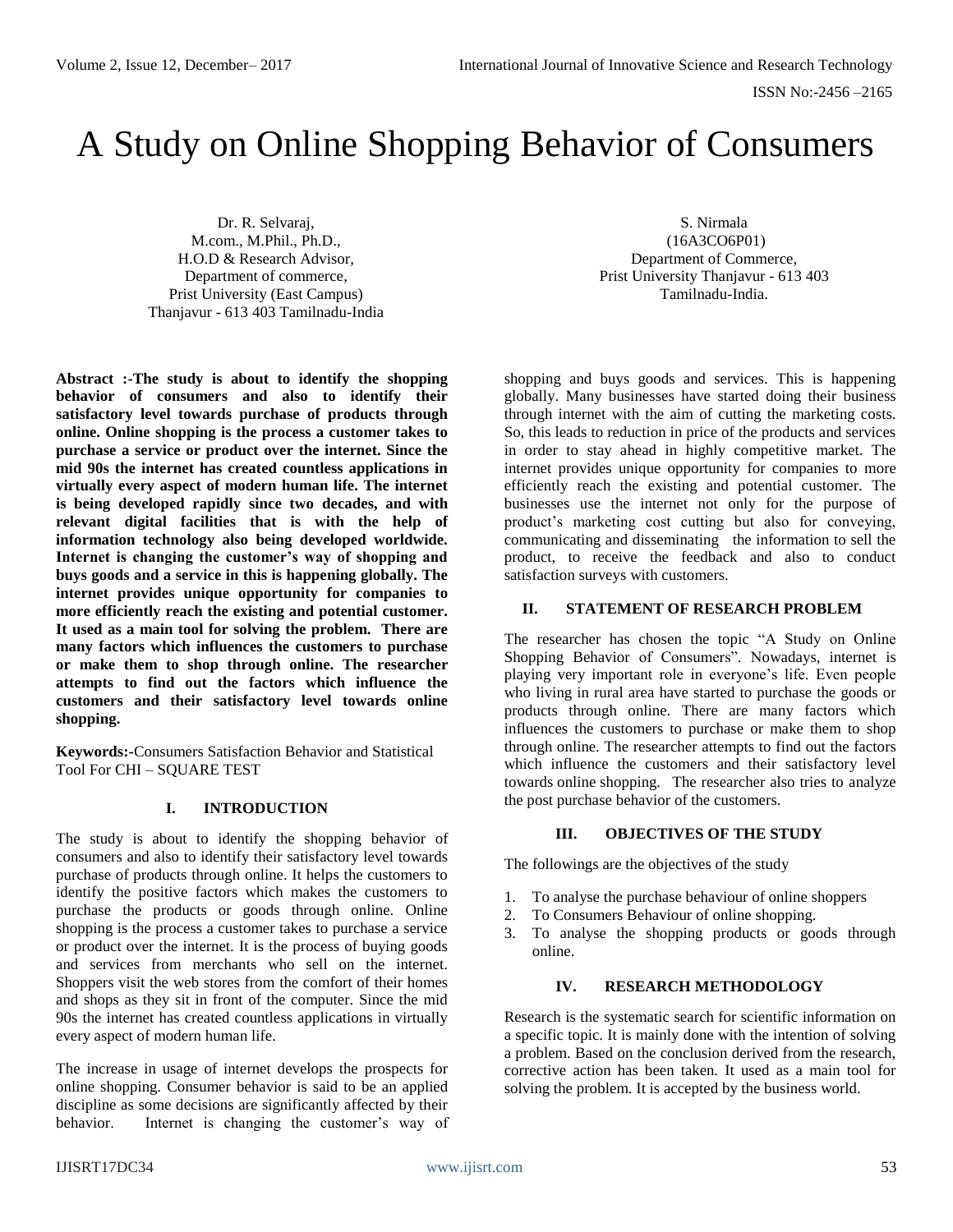ISSN No:-2456 –2165

"Business world is an organized, systematic data based, critical objective scientific inquiry or investigation into a specific problem, undertaken with the purpose a finding answer or solution to it"

## *A. Research Design*

A research design is the arrangement of condition for collection and analysis of data in a manner that aims to combine relevance to the research purpose with economy in procedure. The formidable problem that follows the task of defining the research problem is the preparation of the design of the research project, popularly known as the "research design".

According to the study, descriptive method of research type is used. Descriptive research is used to describe the characteristics of a population or phenomenon being studied. It does not answer questions about how/ when/ why the characteristics occurred.

## **V. SAMPLE SIZE**

Sample size determination is the act of choosing the number of observations or replicates to include in a statistical sample. The sample size is the important feature of any empirical study in which the goal is to make inferences about a population from a sample. According to my study, I have chosen the size of 150 samples is taken for the collection of the data.

# *A. Method of Sampling*

Under sampling method, the method of random sampling is been used to collect the data from the respondents. Random sampling means, selecting a sample from population in random manner, i.e., every element in the population has an equal probability of choosing samples. There is no restriction in choosing samples from the population.

# **VI. DATA COLLECTION**

The two methods of collecting the data have been used such as primary data and secondary data.

- **Primary data**
- **Secondary data**
- *A. Primary Data*

Primary data is the first hand information that is collected during the period of research. Primary data has been collected through discussion held with the customers who are using online shopping. Some information was gathered through conversation with some respondents.

#### *B. Secondary Data*

Secondary data means data already available for the researcher, which is already, exists. According to my study, secondary data is collected with the help of referring books and journals for the study purpose. Some information are gathered and referred with the help of internet browser.

# **VII. TOOLS TO BE USED**

The tool used for data collection in the study is structured questionnaire. The factors are selected for the research problem. It is given an opportunity to the researcher to collect information and arrived at conclusion. The statistical tool has been used for analyzing and data interpretation," Percentage Analysis" and "Chi Square test" is used.

# **VIII. CHI – SQUARE TEST**

A chi – square test, also referred to as chi – square test is any statistical hypothesis test in which the sampling distribution of the test statistic is a chi – distribution when the null or alternative hypothesis is true. Also considered a chi – squared test is a test which this is a asymptotically true, meaning that the sampling distribution ( if the alternate hypothesis is true) can be made to approximate chi – squared distribution as closely as desired by the sample size large enough.

## *A. Consumer Satisfaction of Using Online Shopping*

| <b>Consumer Using Online</b> | <b>Frequency</b> | <b>Percentage</b> |  |
|------------------------------|------------------|-------------------|--|
| Satisfied                    | 81               | 54.0              |  |
| Highly satisfied             |                  | 42.0              |  |
| Dissatisfied                 |                  | 2.0               |  |
| Highly dissatisfied          |                  | 2.0               |  |
| Total                        | l 50             | 100.0             |  |

Source: Primary Data

# Table No. 1 Use of Online Shopping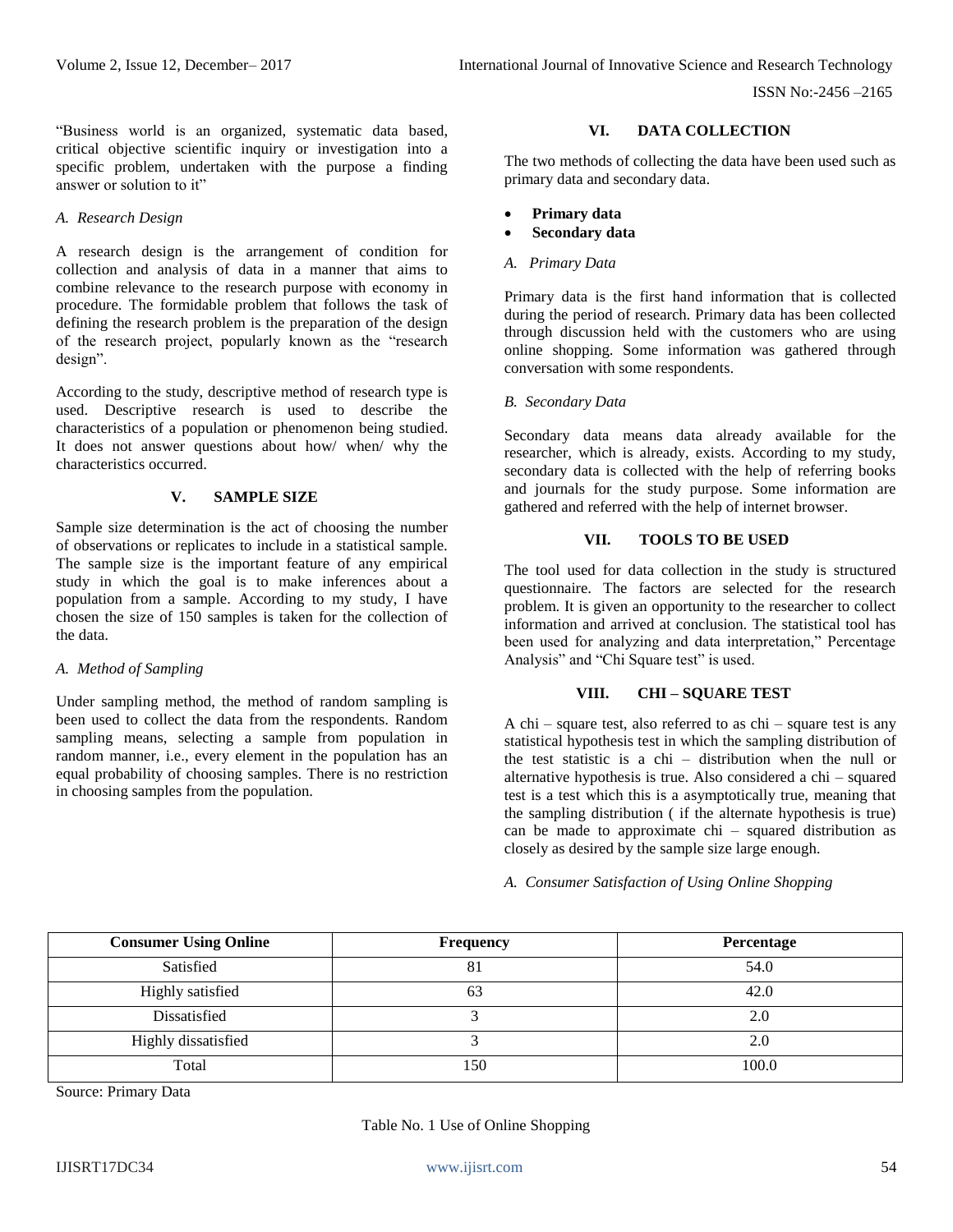

Chart No.1

# *B. Interpretation*

From the above table, we found that, out of 150 respondents, 54% of respondents are satisfied of using online shopping than the shopping through offline and 42% of respondents are highly satisfied to it. But 2% of respondents are highly dissatisfied of online shopping than the shopping through offline.

# **IX. CHI – SQUARE TEST**

Testing of hypothesis is done to find out the significant difference between the respondent age group and their satisfactory level towards their online shopping.

**H1**: There is a significant difference between age group and their satisfactory level towards their online shopping.

| SATISFACTION OF USING ONLINE SHOPPING |                  |                         |                     |                            |              |  |  |
|---------------------------------------|------------------|-------------------------|---------------------|----------------------------|--------------|--|--|
| Age                                   | <b>Satisfied</b> | <b>Highly satisfied</b> | <b>Dissatisfied</b> | <b>Highly dissatisfied</b> | <b>Total</b> |  |  |
| Below 20yrs                           | 8                |                         | $\Omega$            |                            | 13           |  |  |
| $21 - 30$                             | 60               | 45                      |                     | 0                          | 105          |  |  |
| $31 - 40$                             | 9                | 6                       | $\Omega$            | 3                          | 15           |  |  |
| $41 - 50$                             | ⇁                | 10                      | $\Omega$            | 0                          | 17           |  |  |
| Total                                 | 84               | 66                      |                     | 3                          | 150          |  |  |

# **CHI – SQUARE TEST**

|                              | <b>Value</b> | Df | Asymp. Sig (2 sided) |
|------------------------------|--------------|----|----------------------|
| Pearson Chi Square           | 17.058       |    | .048                 |
| Likelihood ratio             | 11.385       |    | .250                 |
| Linear-By-Linear Association | 2.193        |    | .139                 |
| N of valid cases             | 150          |    |                      |

\*\*\*level of significance =  $5\%$ , Calculated value = .048